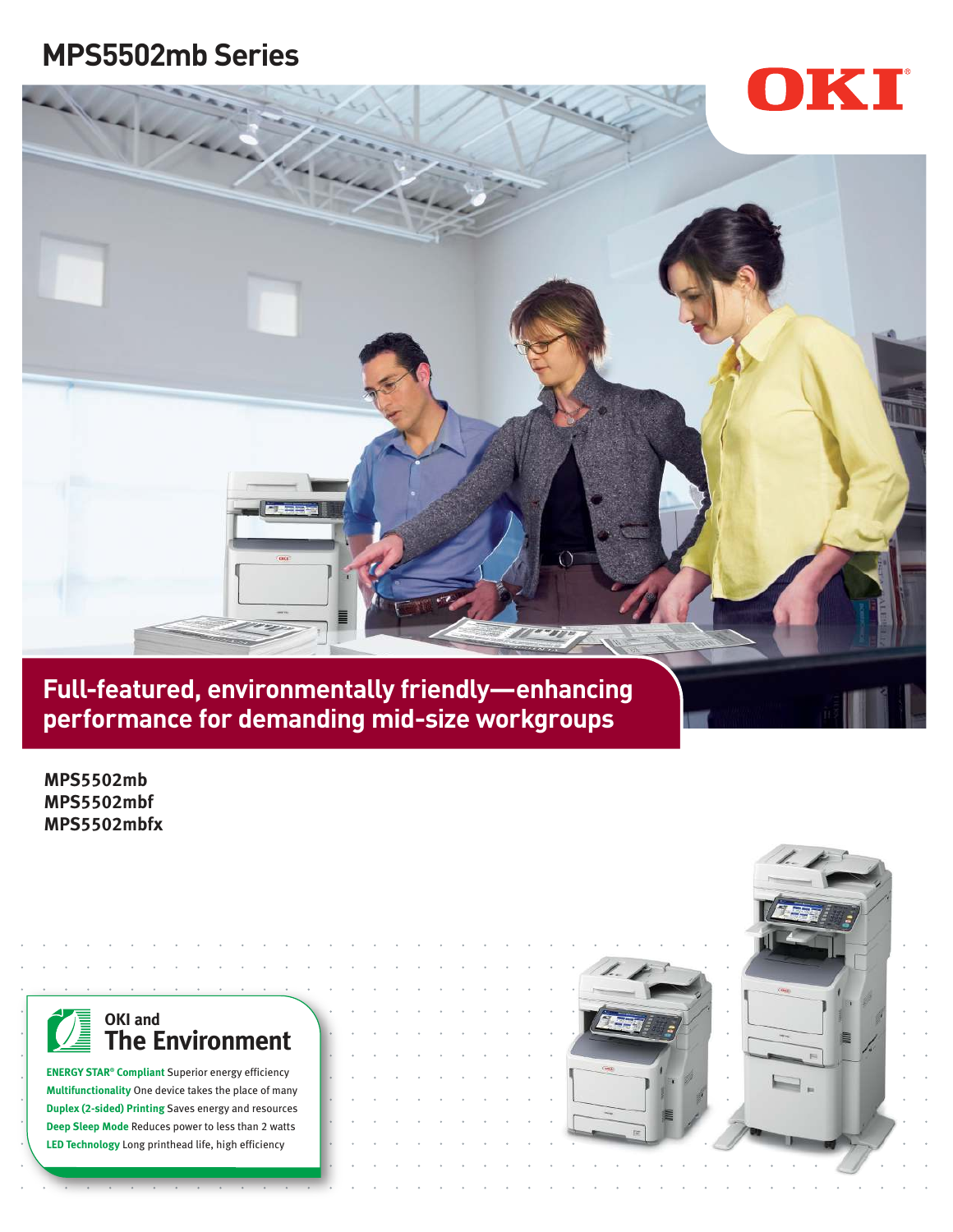

# **The MPS5502mb Series from OKI® . Multifunction devices with productivityenhancing features and outstanding print-and-copy output.**

| <b>Highlights:</b>        | <b>MPS5502mb</b>                                                                                  | MPS5502mbf                                                                 | MPS5502mbfx                                                               |
|---------------------------|---------------------------------------------------------------------------------------------------|----------------------------------------------------------------------------|---------------------------------------------------------------------------|
| • Print Speed             | Up to 55 ppm <sup>1</sup>                                                                         |                                                                            |                                                                           |
| • Standard Paper Capacity | 630 sheets (530-sheet Main Tray<br>+100-sheet Multi-purpose Tray)                                 | 1,160 sheets (with standard 530-sheet<br>2nd Tray incl. caster base stand) | 2,630 sheets standard/max with<br>2,000-sheet Large Capacity Feeder (LCF) |
| • Max Paper Capacity      | 3,160 sheets (with optional<br>530-sheet 2nd paper tray and<br>2,000-sheet Large Capacity Feeder) | 1,690 sheets (with optional<br>530-sheet 3rd paper tray)                   | 3,160 sheets (with optional<br>530-sheet 2nd paper tray)                  |
| • Paper Output            | 500-sheet bin, face-down                                                                          | Upper 500-sheet job offset stacker, lower 100-sheet bin                    |                                                                           |
| • Stapler                 | 20-sheet off-line stapler                                                                         | 50-sheet inline stapler                                                    | 50-sheet inline stapler                                                   |

# **Additional Highlights:**

- **• Feature-rich monochrome print/copy/scan/fax**
- **• 1.3 GHz processor**
- **• First page prints in as fast as 5 seconds<sup>1</sup>**
- **• 2 GB standard/max memory**
- **• 160 GB secure hard disk drive**
- **• 1 Gigabit Ethernet and High-speed USB connectivity**
- **• USB host port for walk-up printing/scanning**
- **• 100-sheet multi-purpose tray**
- **• Duplex (2-sided) printing/copying**
- **• Up to 1200 x 1200 dpi resolution**
- **• 100-sheet duplexing/reversing automatic document feeder (RADF)**
- **• Easy-to-use 9" Color touch-screen control panel with alphanumeric keypad and function buttons**
- **• smart Extendable Platform (sXP) for integration with web-based applications**
- **• Wireless model available as special order**
- **• Optional 2nd, 3rd and 4th 530-sheet paper trays; 2,000-sheet Large Capacity Feeder**
- **• 1-Year On-Site warranty<sup>2</sup>**
- **• Live, toll-free technical support 24/7/365<sup>2</sup>**

#### **The OKI® MPS5502mb Series** (MPS5502mb,

MPS5502mbf and MPS5502mbfx) combines high-quality output and all-in-1 functionality with speed, reliability and ease of use superior value from MFPs that have a footprint small enough to easily fit your environment.

They're the perfect solution for your company's medium-size workgroups.

#### **Enhance the productivity of your staff** –

These MFPs are fast: they print and copy at up to 55 monochrome pages per minute. And all print or copy the first page in as little as 5 seconds.<sup>1</sup>

Their duplexing/reversing automatic document feeder (RADF) quickly scans both sides of a document. And, with their robust duty cycles, these durable devices can be relied upon to handle large daily print and copy volumes.

**Scan at the machine or from your desk** – Turn hardcopy documents into electronic files with multiple options. Scan color or black & white documents in, and send them to your PC, a network folder, a USB stick, or to a list of e-mail addresses.

You can also remotely preview and scan your documents on your PC via the network connection. Insert a USB memory stick into the convenient front port to save scanned documents to or print files directly from the USB stick.

**The convenience of E-Filing** – Store your digital documents on or transfer them from "boxes" on the MFP's secure hard disk drive. Users have walk-up-and-print or pull-down (to their PCs) access to all documents in the public box, or access via password to documents in private boxes. Passwords can be assigned to specific users or shared within a department.

**Full-featured fax** – All models have a robust Super G3 fax with Dual Access, T.37 Internet faxing, a 3,000-entry address book, doublesided fax scanning, and the ability to let you send faxes directly from your PC.

**They can make your job easier** – All three models are user friendly: network-ready right out of the box, with an intuitive operator panel that's simple to use—9" color touch-screen graphic display, alphanumeric keypad and function buttons.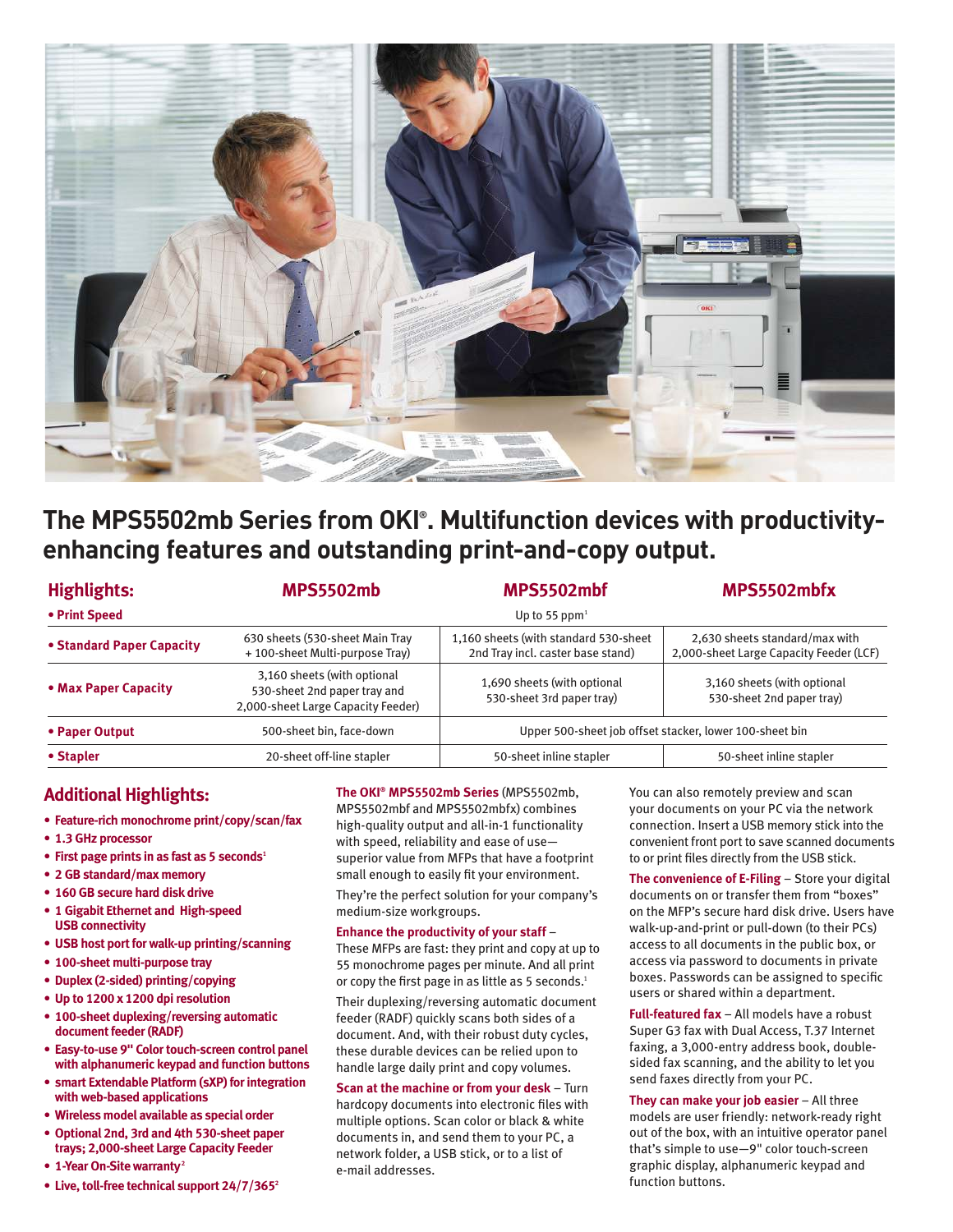# **Improve your bottom line, take control of your output, and enhance your workflow. Help protect the environment, too.**

**Improve your bottom line** – The MPS5502mb Series delivers cost-effective operation as well as an exceptional return on your investment. Outstanding reliability and long-lasting consumables help you control operating costs and improve productivity:

- Support one device rather than several
- Stock fewer replacement supplies
- Reduce interventions cost-efficient toner cartridges rated at up to  $30,000$  pages<sup>3</sup>

Your investment just keeps looking better and better.

**Monitor and control your printing** – OKI Print Job Accounting software allows you to restrict printer access to individuals or groups, and to manage printing within defined cost limits. It provides you the ability to report on usage

across the network, capturing information on volume, paper size, media type and consumables usage.

It also enables printer monitoring, letting you create job logs to analyze how a device is being used—by user name, applications used, and number of pages printed or copied. The data can help you determine the effectiveness of your existing policies or to develop new ones.

**Reduce environmental impact** – MPS5502mb Series MFPs offer a wide range of features to reduce energy consumption, save you money and improve your carbon footprint:

• **ENERGY STAR® compliance** – lower power consumption—especially in Deep sleep mode—earn these MFPs the government's recognition for energy efficiency.

- • **Deep sleep mode** reduces power consumption to less than 2 watts
- • **Duplex printing** reduces paper usage by enabling the user to print on both sides of the sheet
- • **Toner Save function** reduces the amount of toner used when printing draft or internal documents

**Expect more support** – You can expect total support for your MPS5502mb Series MFP from your Authorized OKI MFP provider.

If you need technical assistance, you can speak to a live expert based in North America, 24/7/365, by calling toll-free: **800.OKI.DATA**  $(800.654.3282).<sup>2</sup>$ 

### **MPS5502mb Series and the OKI smart Extendable Platform (sXP)**

OKI's **sXP** offers demanding users solutions that optimize and simplify document processing and workflow. This flexible architecture allows software developers and OKI Solution Partners to create customized MFP solutions to meet specific business needs.

Users can increase the efficiency of their processes through a host of business applications.

The web interface of the MPS5502mb Series lets users interact directly with these web-based applications via the touch-screen on the operator panel.

And, as new applications become valuable to your business, they can be added to your MFP's feature sets using embedded OKI sXP technology.

**Easy-to-access functionality:** primary features are simple to locate and acces

**Alphanumeric keypad:** enter fax numbers, codes and quantities with a touch





**MPS5502mb – 630-sheet standard paper capacity, upgradable to 3,160 sheets; 20-sheet convenience stapler**

<sup>1</sup> Published performance results based on laboratory testing of print speed on letter-size sheets in simplex (1-sided) mode. Individual results may vary.



**standard paper capacity, upgradable to 1,690 sheets; 50-sheet in-line stapler**

2 Available in the U.S. and Canada only.

<sup>3</sup> Published performance results based on estimated 5% coverage. Individual results may vary.



**MPS5502mbfx – 2,630-sheet standard paper capacity, upgradable to 3,160 sheets with optional 530-sheet 2nd paper tray; 50-sheet in-line stapler**